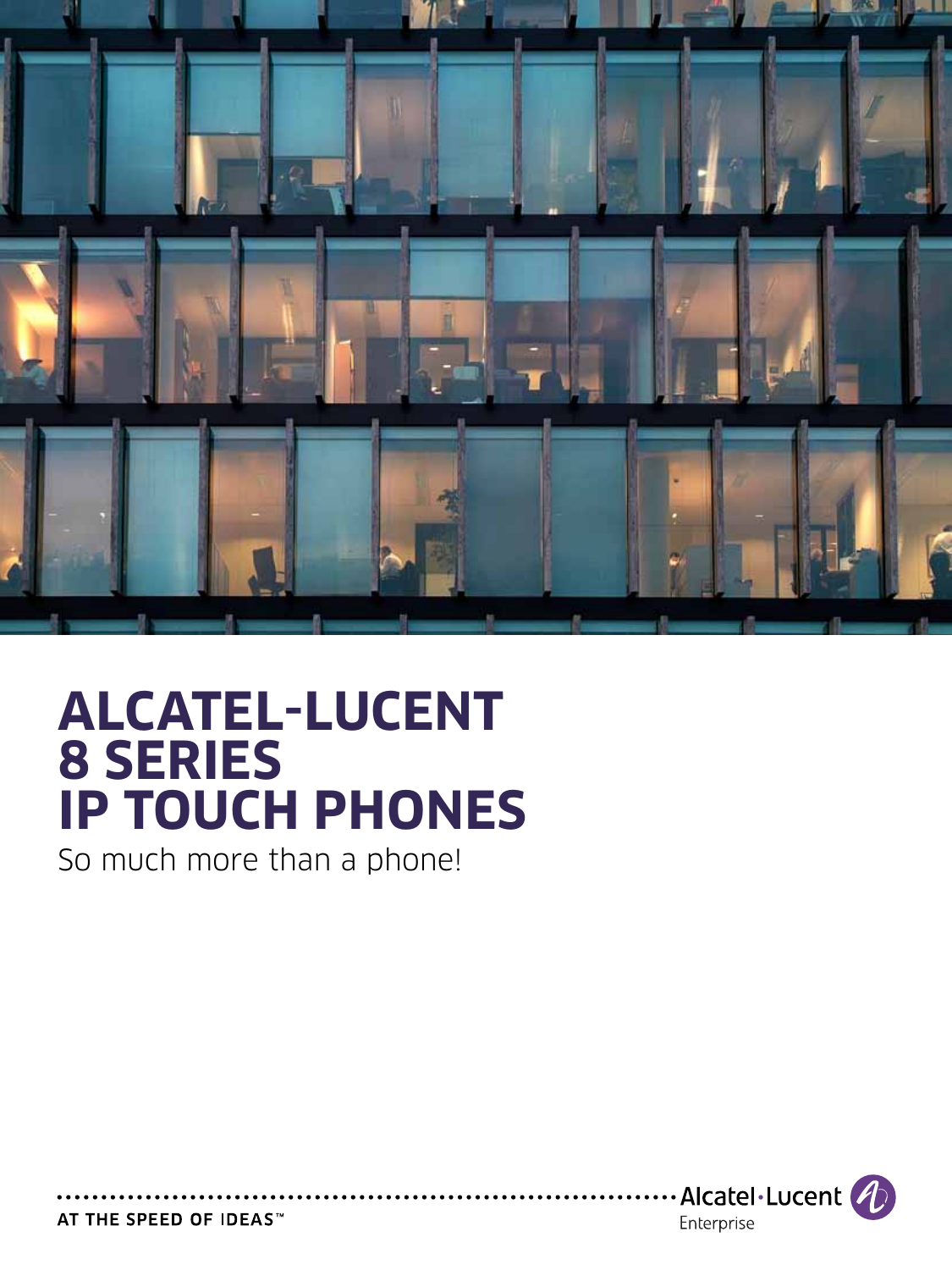# I am not a phone…

I am your security agent.

I am your contact center agent.

I am your meeting room assistant.

I am your factory administration assistant.

I am your personal assistant.

In fact, IP Touch can be what you want it to be, because it's an entirely applications-based medium for enterprise communication, fully open to any application or service you can imagine.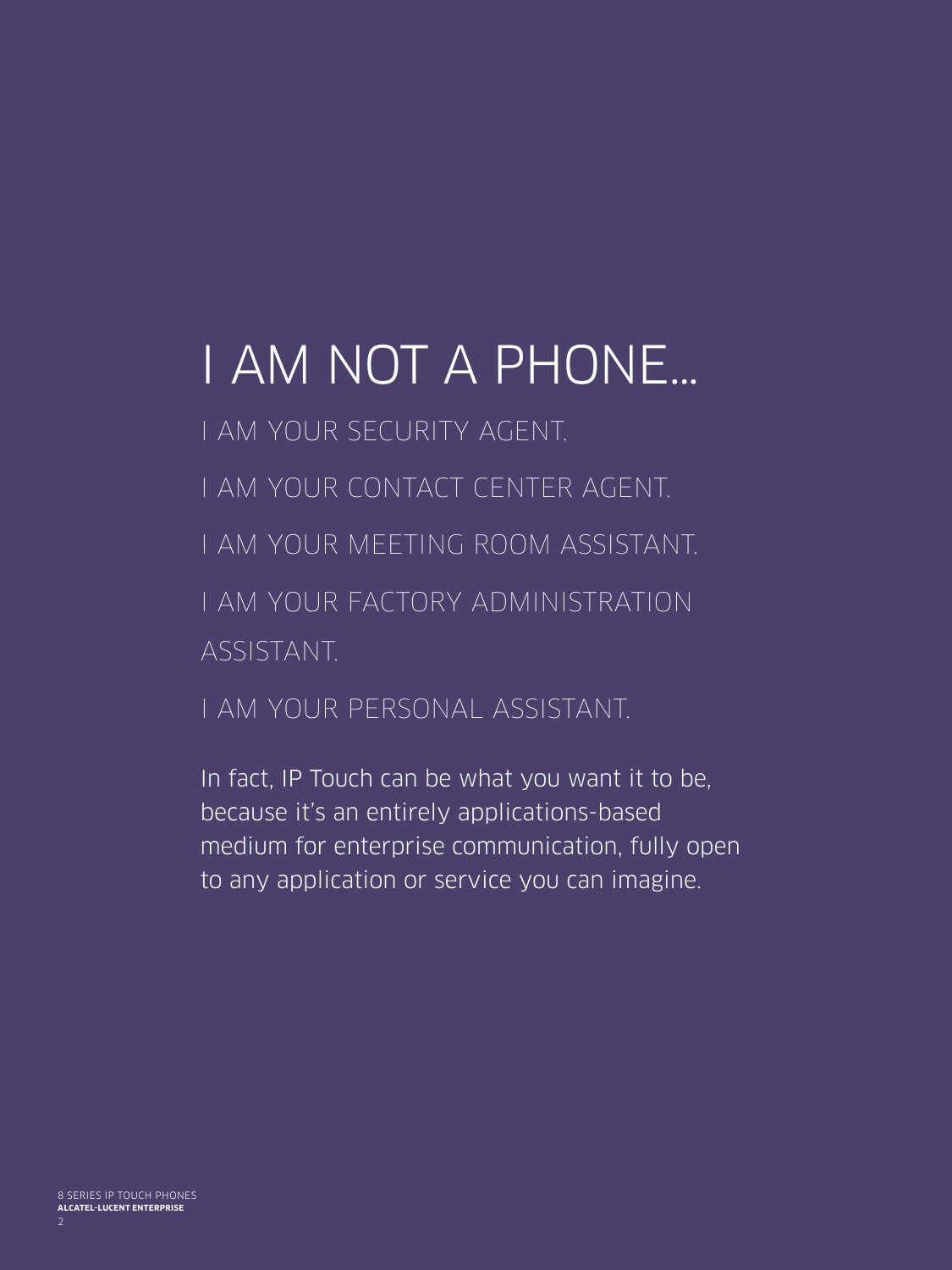# **TURBO CHARGED PHONES**

As part of the Alcatel-Lucent professional line, these IP phones are full-featured with integrated IP connectivity and telephony, bringing you the converged power of data and voice over IP.

**DEOU** 

Thu 29 Mar 2007

 $\overline{\mathcal{Q}_\Theta}$ 

Settings

et may

Perso

Besides its ability to support web-based business application, IP Touch brings you optimized design; high-resolution, adjustable color or grayscale displays; superior listening quality and ring tones; plus the freedom and connectivity of Bluetooth® wireless technology.

## **INSTANT BUSINESS COMMUNICATIONS**

IP Touch phones are always on, ready to provide the best communication service, whenever you need it, and to connect to other devices and applications in real time.

They're fast, with easy-to-use feature buttons and interactive soft keys, making them the ideal focal point for all your business communications.

# **AN UNBEATABLE RANGE OF TELEPHONY FEATURES**

IP Touch offers the full range of telephony services found in Alcatel-Lucent's acclaimed communication servers – Enterprise and Office – unsurpassed in terms of functionality, features, reliability and quality of service.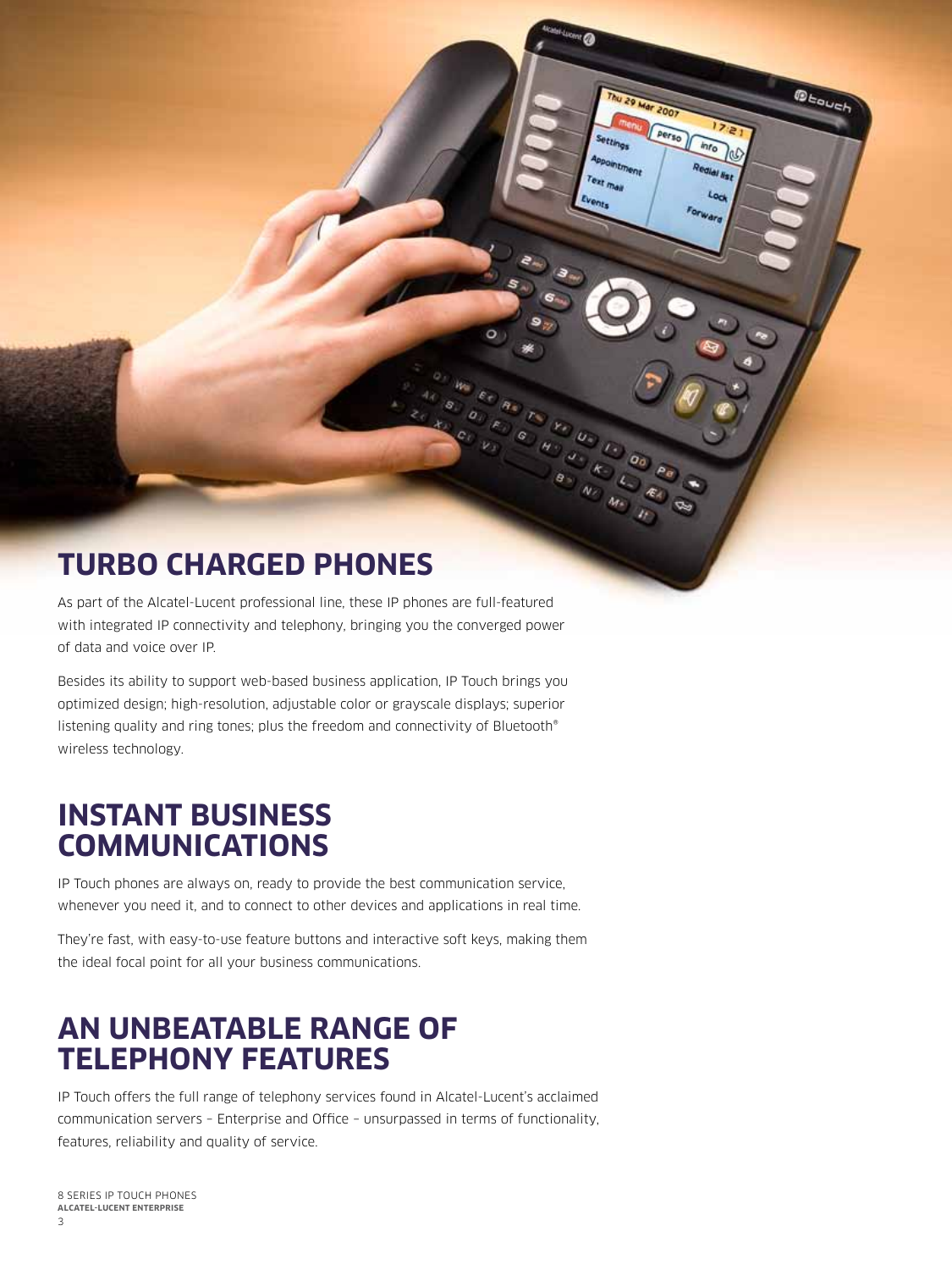# **Who can I be for you?**

#### **INBUILT SECURITY**

Rest assured, the "IP" in Alcatel-Lucent IP Touch is fully secured against intrusion, eavesdropping or hacking. With its powerful armory, you benefit from the openness of an application, safe from the risk of outside attack.

Move up to IP Touch for a wealth of services, from unified communication to security, travel and meeting room management:

### I AM YOUR PERSONAL ASSISTANT

- Provide a single multimedia mailbox for all messages, including voice, e-mail and fax.\*
- Never miss unanswered VIP calls thanks to the call log.\*
- Access the universal directory service easily.\*
- Offer a "find me, follow me" facility to avoid caller frustration when trying to reach you.\*
- Don't be bothered by non-urgent calls when meeting important customers.\*
- • Record time spent on the phone and produce a periodic time report by client, file or by-the-hour billing.
- And a host of other features...

\*Based on Alcatel-Lucent Unified Communications features delivered through ICS or OpenTouch™ platforms

### I AM YOUR CONTACT CENTER AGENT

Advanced and intuitive capabilities to boost contact center agents' personal efficiency including:

- Login/logout in group, plus password management
- • Agent status (on/off duty, pause, wrap-up)
- • Group monitoring
- Oueue information display
- • Saturation indicator

### I AM YOUR SECURITY AGENT

**• Access control**

Survey the entrance to the building, parking lot or remote building (video) and control door opening from any Alcatel-Lucent IP Touch phone

**• Building control**

For any type of alarm, directly control the building security functions (such as closing doors to cut off a fire or alerting employees and security services)

**• Alarm management**

Use IP Touch for immediate broadcast to all parties specified by company security procedures

### AND MUCH MORE...

Remember, these existing services are just the beginning: You or one of our applications partners can develop applications that customize IP Touch to the unique demands of your business, thanks to its XML interface\*.

\*Not available on Alcatel-Lucent 4018 and 4008 IP Touch phones.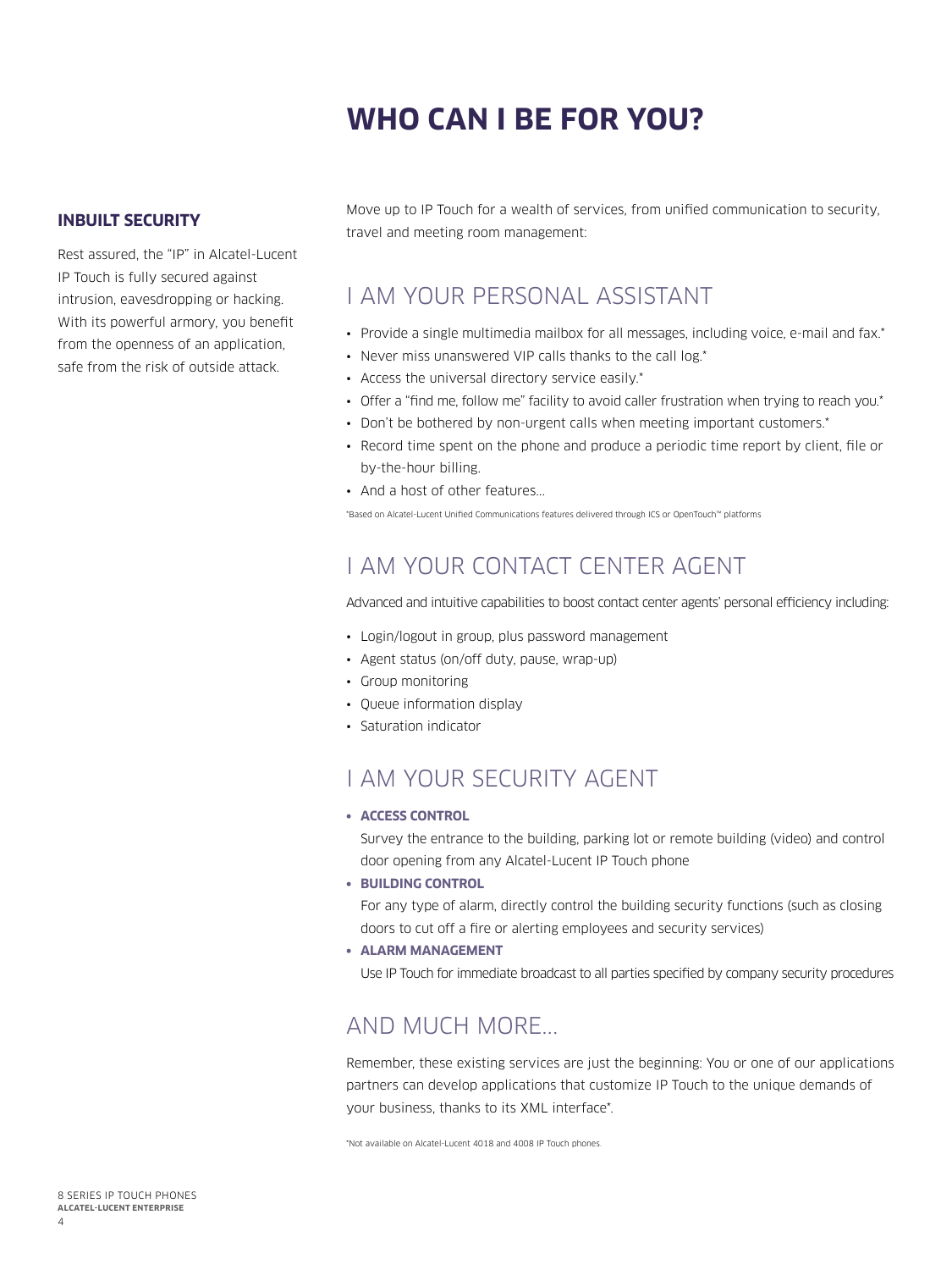# **IP Touch enhanced functionality**

#### SUPERLATIVE SOUND QUALITY

Alcatel-Lucent IP Touch provides the very best in sound quality, thanks to a range of new advancements, including wideband audio. IP Touch phones offer a comprehensive range of polyphonic ringtone melodies. Its full-duplex, hands-free speakerphone with acoustic echo cancellation, takes listening comfort to new levels. IP Touch has been designed to take the fuss out of communication, whatever the sound

source. It enables a smooth, automatic transfer from headset to hands-free for group listening, with no need to remove the handset from its cradle. Its top-end model offers communication with Bluetooth wireless technology. And it provides a built-in audio port for the use of a headset, additional speaker or teleconferencing system.\*



The Alcatel-Lucent 4068 IP Touch phones support a Bluetooth 1.2 wireless handset



#### OPTIMIZED ERGONOMICS

IP Touch phones are conceived to ensure the simplest, most intuitive access to the powerful features of Alcatel-Lucent systems.



#### **NAVIGATOR**

The Alcatel-Lucent IP Touch phone navigator feature makes the display more user- friendly by allowing you to scroll up, down, left and right. The navigator, along with context-sensitive soft keys, provides easy access to the communication servers' many features.

#### DEDICATED FUNCTION KEYS

At the push of a button, gain direct access to your mailbox or directory, simply redial or ask the terminal for help. Audio control functions, such as loudspeaker volume control, hands-free audio control and mute, are separate from the system's functional keys to facilitate easy and clear audio control for the user.



#### DISPLAY

The Alcatel-Lucent IP Touch application phones offer rich visual information on large, adjustable displays. They range from a one-line screen of 20 characters on the most basic model to a graphical 1/4 VGA display with 4096 colors on the most advanced phone.

#### INTUITIVE ICONS AND SOFT KEYS

Determining the status of a call is simple with the help of easy-to-understand icons. The phones' smart soft functions change according to the call context, with the functions displayed on the screens. So you always get the right feature at your fingertips at the right time. Extra programmable keys are provided to further customize usage.



#### ALPHANUMERIC KEYBOARD

The Alcatel-Lucent 4028, 4038 and 4068 IP Touch phones are equipped with an alphabetic keyboard, which provides access to the "call by name" company directory and to messaging services.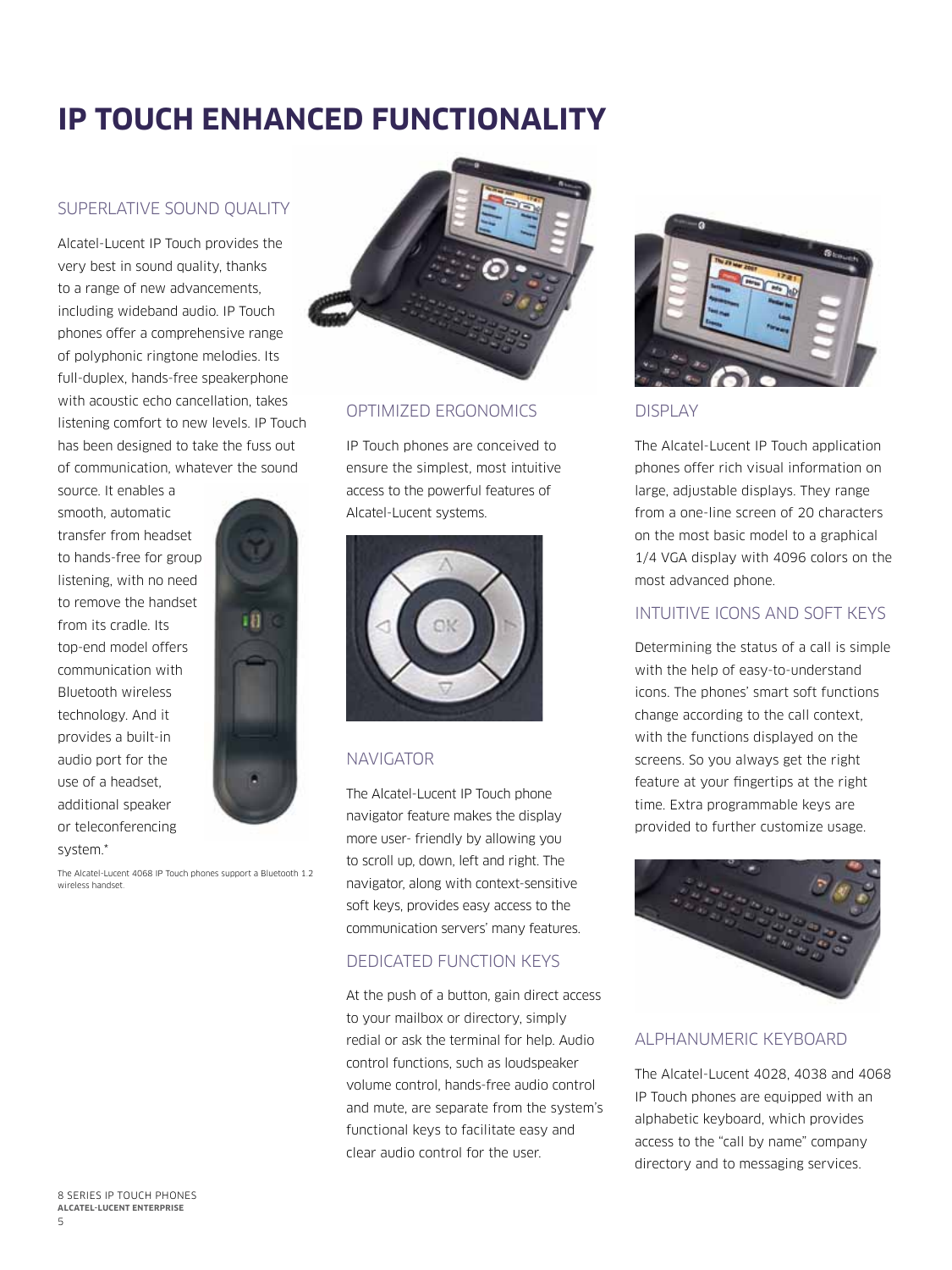### **Feature-rich terminals**

| <b>INAL</b>                                       |                                                                    |                                                                    |                                                                    |                                           |                                           |
|---------------------------------------------------|--------------------------------------------------------------------|--------------------------------------------------------------------|--------------------------------------------------------------------|-------------------------------------------|-------------------------------------------|
| <b>8 SERIES</b>                                   | 4068                                                               | 4038                                                               | 4028                                                               | 4018                                      | 4008                                      |
| <b>DISPLAY</b>                                    | Adjustable graphical<br>display                                    | Adjustable graphical<br>display                                    | Adjustable graphical<br>display                                    | Monochrome graphical<br>character display | Monochrome graphical<br>character display |
| <b>Resolution</b>                                 | 240 x 320 pixels<br>1/4 VGA                                        | 100 x 160 pixels                                                   | 64 x 128 pixels                                                    | 20 characters                             | 20 characters                             |
| Size                                              | 74 x 56 mm                                                         | 78 x 51 mm                                                         | 70 x 38 mm                                                         | 75 x 12 mm                                | 75 x 12 mm                                |
| Color                                             | 4096 colors                                                        | 4 gray levels                                                      | black & white                                                      | black & white                             | black & white                             |
| <b>Back light</b>                                 | п                                                                  |                                                                    | $\ddot{\phantom{1}}$                                               | $\overline{\phantom{a}}$                  |                                           |
| <b>KEYS</b>                                       |                                                                    |                                                                    |                                                                    |                                           |                                           |
| <b>Contextual keys</b>                            | 2 x 5 contextual keys                                              | 2 x 5 contextual keys                                              | 2 x 3 contextual keys                                              | $\overline{\phantom{a}}$                  |                                           |
| Programmable keys                                 | Up to 70 soft keys*<br>Up to 40 soft keys**<br>2 personal keys/LED | Up to 70 soft keys*<br>Up to 40 soft keys**<br>2 personal keys/LED | Up to 70 soft keys*<br>Up to 40 soft keys**<br>2 personal keys/LED | 6 keys with LED                           | 6 keys with LED                           |
| Navigator                                         | 4 directions                                                       | 4 directions                                                       | 4 directions                                                       | 2 directions                              | 2 directions                              |
| Validation (OK) and exit keys                     | п                                                                  | п                                                                  | п                                                                  | п                                         | п                                         |
| Message key + LED                                 | п                                                                  | п                                                                  | п                                                                  | п                                         | п                                         |
| End key                                           | П                                                                  | П                                                                  | п                                                                  | п                                         | п                                         |
| <b>Redial key</b>                                 | П                                                                  | ■                                                                  | п                                                                  | п                                         | п                                         |
| <b>Help kev</b>                                   | п                                                                  | ■                                                                  | п                                                                  | п                                         | п                                         |
| Alarm LED (2 colors)                              | П                                                                  | п                                                                  | п                                                                  |                                           |                                           |
| Hands-free key with LED                           | п                                                                  | ■                                                                  | п                                                                  | П                                         |                                           |
| <b>OTHER FEATURES</b>                             |                                                                    |                                                                    |                                                                    |                                           |                                           |
| Wideband (G722)                                   | ■                                                                  | ■                                                                  | п                                                                  |                                           |                                           |
| Hands-free mode                                   | п                                                                  | п                                                                  | п                                                                  | П                                         | п                                         |
| <b>External loudspeaker</b>                       | ■                                                                  | ▬                                                                  | ▬                                                                  | п                                         |                                           |
| Volume keys +/-                                   | п                                                                  | ■                                                                  | п                                                                  | ■                                         | ■                                         |
| Mute key with LED                                 | п                                                                  | п                                                                  | п                                                                  | п                                         | ■                                         |
| Handset                                           | Comfort                                                            | Comfort                                                            | Comfort                                                            | Comfort                                   | Standard                                  |
| Specific headset plug 3.5 mm                      | п                                                                  | п                                                                  | п                                                                  |                                           |                                           |
| Alphabetic keyboard                               | п                                                                  | п                                                                  | п                                                                  | ×,                                        | ÷.                                        |
| Dial by name                                      | п                                                                  | п                                                                  | п                                                                  | $\blacksquare^{\star\star}$               | $\blacksquare^{\star\star}$               |
| <b>Bluetooth 1.2 wireless</b>                     | п                                                                  | ÷                                                                  | $\overline{a}$                                                     | ×,                                        | ÷,                                        |
| <b>IP CHARACTERISTICS</b>                         |                                                                    |                                                                    |                                                                    |                                           |                                           |
| <b>Additional PC connectivity</b><br>with switch  | Gigabit Ethernet<br>10/100/1000                                    | Gigabit Ethernet<br>10/100/1000                                    | Gigabit Ethernet<br>10/100/1000                                    | Fast Ethernet<br>10/100                   |                                           |
| <b>External power supply</b>                      | п                                                                  | п                                                                  | П                                                                  | П                                         | п                                         |
| IEEE 802.3af full compliance                      | ■                                                                  | П                                                                  | п                                                                  | п                                         | ■                                         |
| Class of consumption (PoE)                        | Class 2                                                            | Class 2                                                            | Class 2                                                            | Class 2                                   | Class 2                                   |
| Ethernet auto-sensing and<br>configurable         | п                                                                  | п                                                                  | п                                                                  | п                                         | п                                         |
| Alcatel-Lucent DHCP server<br>disabling           | п                                                                  | п                                                                  | П                                                                  | п                                         | п                                         |
| SIP survivability (dual stack)                    | ■                                                                  | п                                                                  | п                                                                  | ■                                         | п                                         |
| <b>Alternate SIP firmware</b><br>(full SIP phone) |                                                                    |                                                                    |                                                                    | ■                                         | ■                                         |
| <b>VLAN management</b>                            | ■                                                                  | П                                                                  | П                                                                  | ■                                         | ■                                         |
| <b>ACCESSORIES</b>                                |                                                                    |                                                                    |                                                                    |                                           |                                           |
| Wall mount kit                                    | Option                                                             | Option                                                             | Option                                                             | Option                                    | Option                                    |
| 60° foot-stand                                    | Option                                                             | Option                                                             | Option                                                             | Option                                    | Option                                    |
| Additional 10&40 key<br>modules                   | Up to 50 keys*<br>Up to 120 keys**                                 | Up to 50 keys*<br>Up to 120 keys**                                 | Up to 50 keys*<br>Up to 120 keys**                                 |                                           |                                           |
| Smart display module                              | 3 modules max                                                      | 3 modules max                                                      | 3 modules max                                                      |                                           |                                           |
| <b>Bluetooth 1.2 wireless</b><br>handset          | Option                                                             |                                                                    |                                                                    |                                           |                                           |
| <b>WEIGHT</b>                                     | 1070 grams                                                         | 1020 grams                                                         | 1015 grams                                                         | 790 grams                                 | 790 grams                                 |
| <b>DIMENSIONS (L x D x H)</b>                     |                                                                    |                                                                    |                                                                    |                                           |                                           |
| Phone only                                        | 240 x 188 x 133 mm                                                 | 240 x 180 x 133 mm                                                 | 240 x 175 x 133 mm                                                 | 220 x 175 x 133 mm                        | 220 x 175 x 133 mm                        |
| <b>Wall mounted</b>                               | 240 x 100 x 218 mm                                                 | 240 x 100 x 208 mm                                                 | 240 x 100 x 203 mm                                                 | 220 x 100 x 203 mm                        | 220 x 100 x 203 mm                        |

\*on Alcatel-Lucent OmniPCX Enterprise \*\*on Alcatel-Lucent OmniPCX Office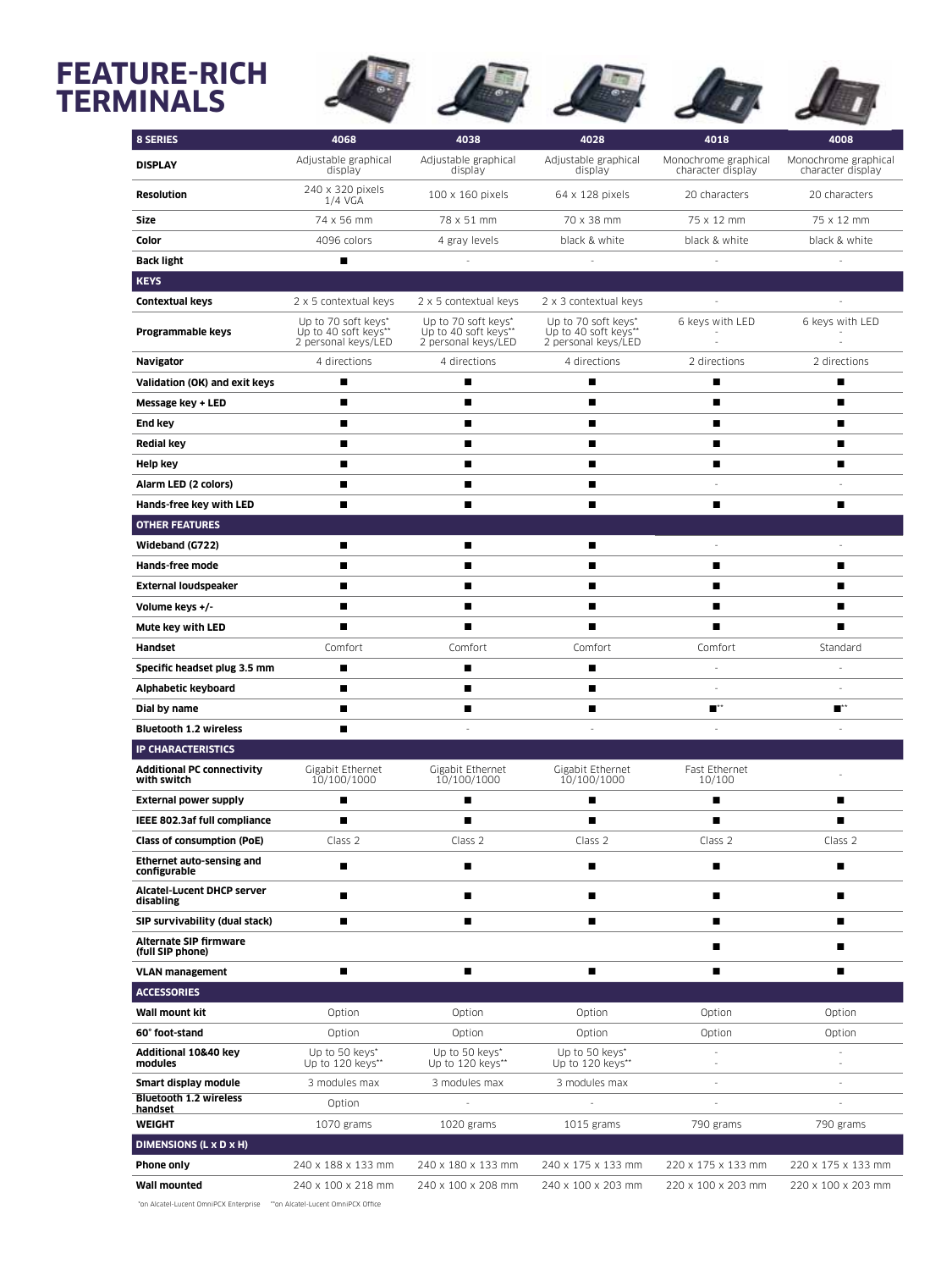## **Alcatel-Lucent 4008/4018 IP Touch phone**

### Enter the world of SIP telephony

Enter the world of native SIP telephony with these two phones. Behind their disarming simplicity lie hugely powerful phones, including a one-line 20 character display; a two-directional navigator for user-friendly scrolling; hands-free, direct access to the directory and mailbox; an external loudspeaker and six programmable keys. They complement Alcatel-Lucent wide SIP ecosystem, integrating with OpenTouch, OmniPCX platforms and Genesys™ Contact Centers.



# **EXTEND THE CAPABILITIES OF YOUR PHONE**

### WITH ADD-ON MODULES

Grow with your IP Touch. Add further functions and direct-dial keys. You can see at a glance if your colleagues' lines are busy. Choose the number of keys you need from three modules:



- • Ten additional keys
- A newly designed smart display module with 14 additional direct access buttons and a large LCD display, allowing for quick and easy "paperless" identification of associated buttons



• Forty extra keys, turning your phone into a switchboard, with direct access to all internal extensions and their current status, such as busy or free

### WITH A GREAT RANGE OF **HEADSETS**



#### with BLUETOOTH **WIRELESS TECHNOLOGY** freedom

Alcatel-Lucent 4068 IP Touch comes complete with Bluetooth wireless technology, enabling audio connectivity to any external Bluetooth wireless technology—enabled device and, in the future, data connectivity.

- Alcatel-Lucent 4068 IP Touch phones now support a Bluetooth 1.2 wireless handset: It frees up communications, allowing employees to roam or access material or people away from the immediate vicinity of their desks while continuing a call.
- • Conferencing station equipped with Bluetooth wireless technology: Forget the crossed wires when setting up a group conference call. Now you just place the Bluetooth wireless technology—enabled conference station on the table and Alcatel-Lucent IP Touch does the rest.
- Any wireless headset featuring Bluetooth technology.

8 series IP Touch phones **Alcatel-Lucent enterprise**

7